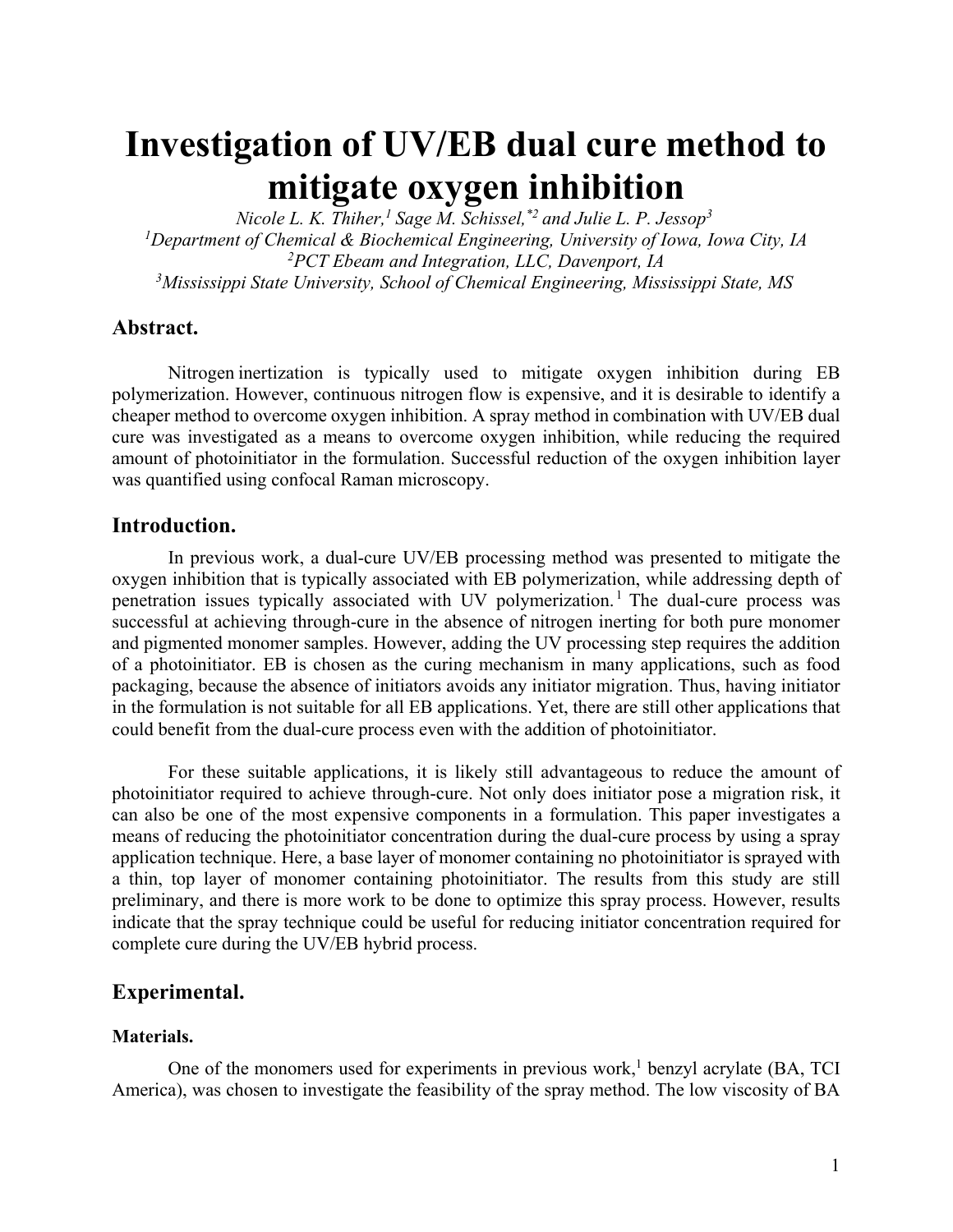made it easier to find a nozzle suitable for spray delivery. The photoinitiator 2,2-dimethoxy-2 phenylacetophenone (DMPA, TCI America) was used to achieve photopolymerization in this study. All chemicals (Figure 1) were used as received.



**Figure 1.** The chemical structures of (A) the monomer BA and (B) the photoinitiator DMPA used in this study.

### **Methods.**

#### *Formulations and experimental variables.*

To prepare samples for UV/EB exposure,  $\sim$ 200 µm of pure BA was added to a PDMS mold. Then, a spray bottle was used to apply a thin layer of BA containing 1wt% photoinitiator DMPA to the surface of the pure monomer. UV polymerization was initiated with an Omnicure<sup>®</sup> S1000 Ultraviolet/Visible Spot Cure System (Excelitas, 250-450 nm band pass filter) with a 3 mm liquid lightguide and adjustable collimating lens attachment (Lumen Dynamics, Model No. 810- 00041) at ambient temperature and atmosphere. A 20 cm distance was set between the collimating lens and the sample surface to ensure a consistent irradiance profile over the entire exposure area. The effective irradiance was measured by a radiometer (Versaprobe Pro, Con-Trol Cure). EB polymerization was performed on an EBLab unit (Comet, Inc.) at an accelerating voltage of 200 kV to ensure uniform EB energy deposition throughout the bulk of each sample. The dual-cure sample was first exposed to UV light followed by EB. The dose of the EB was varied to determine how much energy was required to achieve through-cure (Table 1). All samples were polymerized in air.

| method. | ~                    |                      |
|---------|----------------------|----------------------|
|         | <b>UV Conditions</b> | <b>EB Conditions</b> |
|         |                      |                      |

**Table 1.** The EB and hybrid processing conditions used to determine the effectiveness of the spray

|                  | <b>UV Conditions</b>                 | <b>EB Conditions</b>               |
|------------------|--------------------------------------|------------------------------------|
| <b>EB</b> Only 1 | -                                    | $100 \text{ kGy}, 3 \text{ m/min}$ |
| <b>EB Only 2</b> | $\overline{\phantom{a}}$             | $200 \text{ kGy}, 3 \text{ m/min}$ |
| Hybrid 1         | $20 \text{ mW/cm2}$ , $30 \text{ s}$ | $100 \text{ kGy}$ , 3 m/min        |
| <b>Hybrid 2</b>  | $20 \text{ mW/cm2}$ , $30 \text{ s}$ | $200 \text{ kGy}, 3 \text{ m/min}$ |

## *Confocal Raman Microscopy***.**

Confocal Raman microscopy was used to determine the conversion as a function of depth of the polymer films. In order to eliminate error from instrumental variation and reaction under the EB, a stable reference peak was used.<sup>2</sup> Previous work has established the reaction peak at  $1636$  $cm<sup>-1</sup>$  (indicative of the -C=C- bond in the acrylate moiety) and a reference peak at 1613 cm<sup>-1</sup> (indicative of the -C=C- bonds in the phenyl ring). Fractional conversion ( $\alpha$ ) was calculated using the following equation: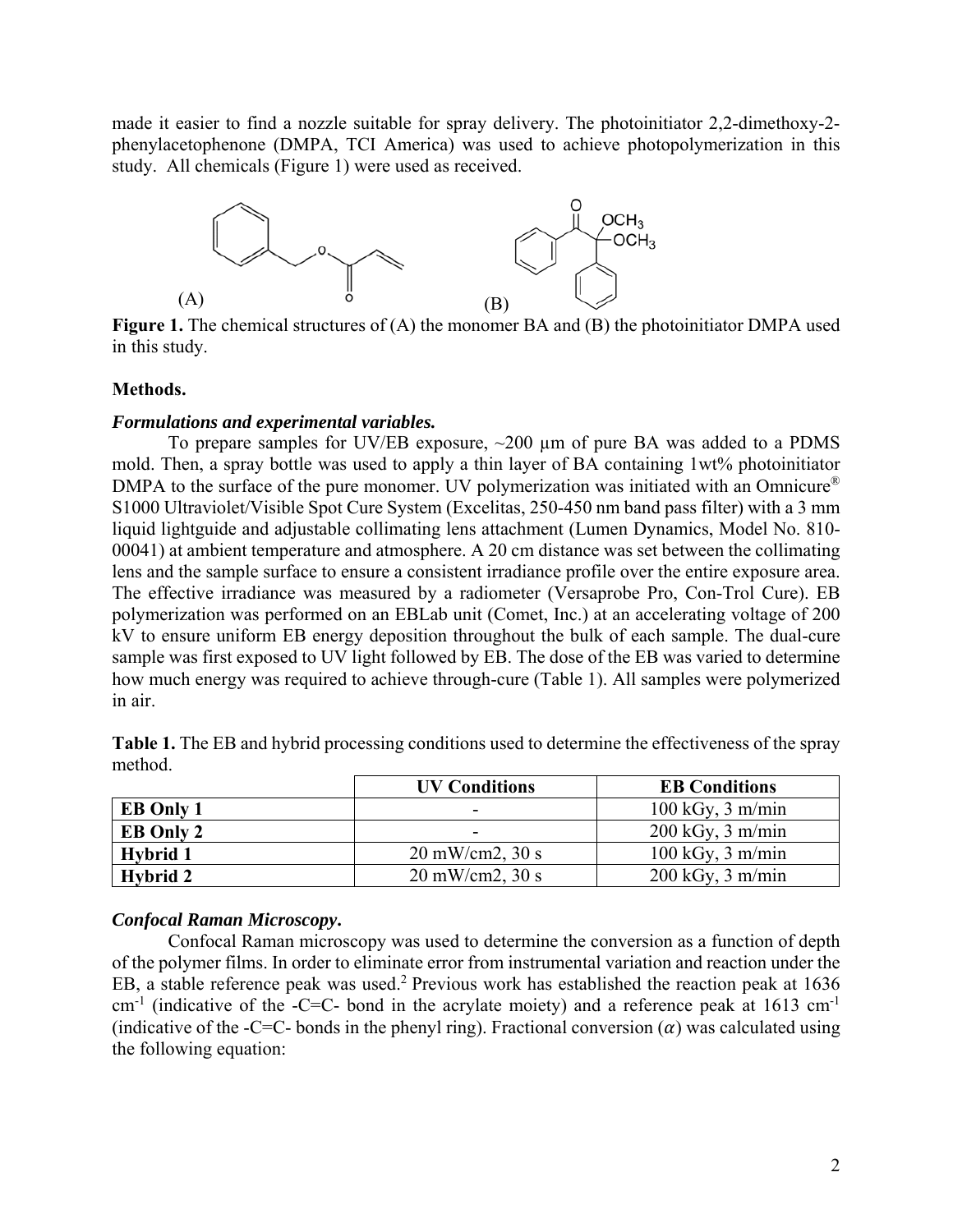$$
\alpha = \left(1 - \frac{I_{rxn}(P)/I_{ref}(P)}{I_{rxn}(M)/I_{ref}(M)}\right) \tag{1}
$$

where  $I_{rxn}(P)$  and  $I_{ref}(P)$  are the peak intensities of the reaction and reference peak of the polymer, respectively;  $I_{rxn}(M)$  and  $I_{ref}(M)$  are the peak intensities of the reaction and reference peak of the monomer.3

 Raman spectra of the polymerized films were collected using an optical microscope (DMLP, Leica) connected to a modular research Raman spectrograph (HoloLab 5000R, Kaiser Optical Systems, Inc.) *via* a 20-µm collection fiber. A single-mode excitation fiber carried an incident beam of 785-nm near-infrared laser to the sample through a 100x objective with a numerical aperture of 0.9 and a working distance of 0.27 mm. Laser power at the sample was  $\sim$ 13 mW. Spectra were collected with an exposure time of 1 minute and 3 accumulations. Ten monomer spectra were collected and averaged to provide accurate values for  $I_{rrn}(M)$  and  $I_{ref}(M)$  in Equation 1. Polymer spectra were collected in 3-µm increments starting at the surface of the film and continuing into the depth. Slight differences between optical and physical depth are possible with this microscope configuration.<sup>4-6</sup> The optical depth (*i.e.*, the distance the microscope stage was moved, not the depth of the laser focus) is reported in this paper.

## **Results and Discussion**

The spray method combined with the dual-cure UV/EB process was successfully used to mitigate oxygen inhibition (Figure 2).



**Figure 2.** Conversion vs. depth profiles of EB- and UV/EB hybrid-cured samples, collected using confocal Raman microscopy. The spray hybrid process (*Hybrid 1* and *2*) can be used to overcome the oxygen inhibition seen in EB samples cured in air (*EB Only 1* and *2*); however, through-cure is only achieved in the hybrid sample cured with the higher EB dose (*Hybrid 2*).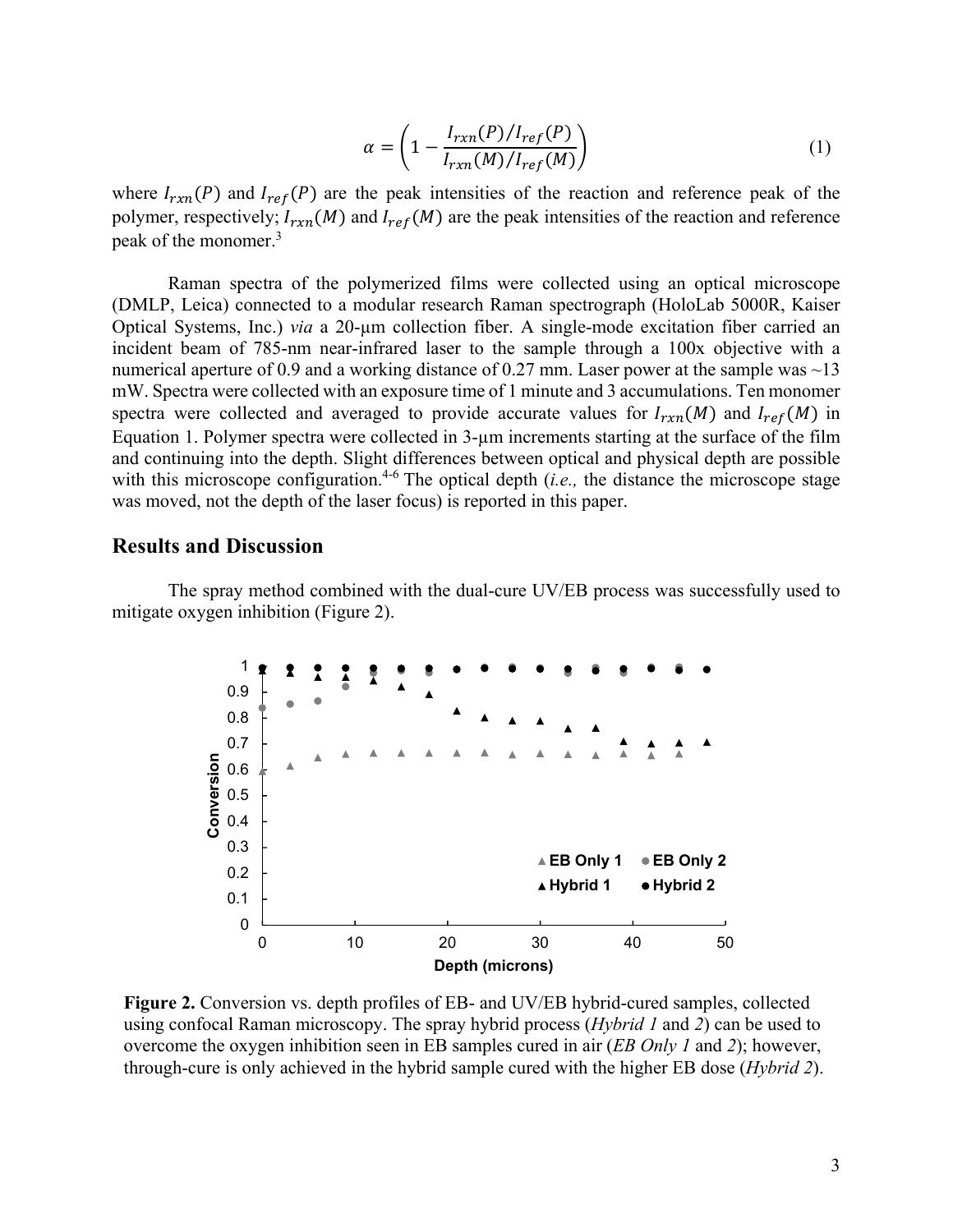In the previous work, through-cure of BA was achieved using a 30-s UV exposure at an effective irradiance of 20 mW/cm<sup>2</sup> combined with an EB exposure at 100 kGy with a speed of 3 m/min (see Figure 5 in Ref.  $1$ <sup>1</sup>. Using these same processing conditions in combination with the spray application, complete conversion was not achieved (Figure 2, *Hybrid 1*). The energy provided by the UV light was enough to produce near-complete conversion at the surface, but conversion dropped rapidly in the depth of the sample. When spraying monomer containing photoinitiator onto the surface of the sample, the photoinitiator can migrate into the sample but will likely not reach all the way through to the depth. Photoinitiator is required to transform the energy from the UV light into radicals that initiate polymerization. Thus, below the surface of the sample, where no initiator is present, UV light is not useful in inducing polymerization, and the conversion of the *Hybrid 1* sample approaches the conversion levels of the *EB Only 1* sample.

For hybrid-spray samples, increasing the EB dose from 100 kGy to 200 kGy was enough to achieve through-cure. Using the *Hybrid 2* conditions, the sample reached a fractional conversion of nearly 1.0 throughout the entire sample depth (Figure 2, *Hybrid 2*). The conversion in the depth of the hybrid-spray sample closely matches the conversion in the depth of the EB-only sample. These results indicate that, to achieve though-cure in hybrid-spray samples, the EB dose must be sufficiently high to achieve complete conversion in the depth without the aid of UV light.

# **Conclusions**

Oxygen inhibition was successfully mitigated using a spray application dual-cure process. In order to achieve complete conversion using the spray method, higher EB energy was required than what was necessary to achieve the same levels of conversion during the conventional dualcure process in which the photoinitiator is present throughout the entire sample. Despite the need for higher EB energy, these results indicate that the spray method may be a viable solution for reducing initiator concentration during the dual-cure process.

These results are preliminary and provide a proof of concept, but more work is needed to optimize this spray process. The goal of the spray method is to reduce the photoinitiator concentration required to achieve through-cure. Studies should be conducted to determine the optimal initiator concentration and determine if this concentration is dependent on monomer chemistry. Additionally, it is important to confirm that the spray application results in a homogeneous deposition across the film surface. One type of spray nozzle was used in this study, but another nozzle style may provide better results.

#### **Acknowledgements.**

This work was supported by the National Science Foundation [grant number 1264622].

#### **References.**

- 1. Thiher NLK, Schissel SM, Jessop, JLP. Quantifying UV/EB Dual Cure for Successful Mitigation of Oxygen Inhibition and Light Attenuation. *Prog. Org. Coat.,* in press. doi:10.1016/j.porgcoat.2019.105378.
- 2. Schissel SM, Lapin SC, Jessop, JLP. Internal reference validation of EB-cured polymer conversions measured via Raman spectroscopy. *RadTech Rep*. 2014; 28(4), 46-50.